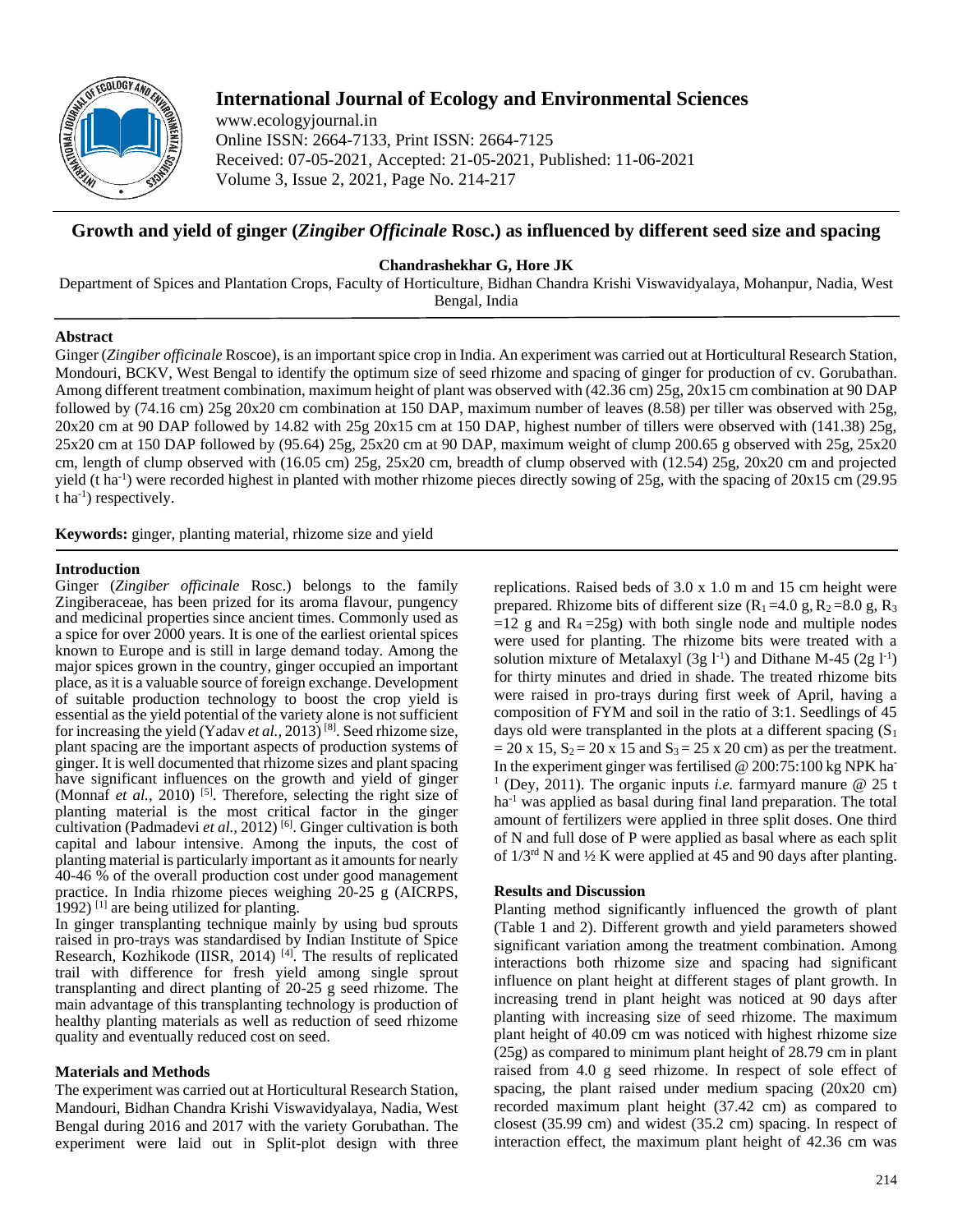recorded with 25g rhizome under closest spacing (20x15 cm). At 150 days after planting, in respect of sole effect of seed rhizome size, the plant height increased from 50.95 cm to 71.85 cm under 4.0 g and 25g seed rhizome. In case of spacing, the maximum plant height of 61.53 cm was noticed when plants were grown under 20x15 cm. As per interaction the  $R<sub>4</sub>S<sub>2</sub>$  (25g, 20x20 cm) combination recorded maximum plant height of 74.16 cm followed by  $R_4S_1(25g, 20x15 \text{ cm})$  as compared to minimum plant height of 49.02 cm under  $R_1S_2$  (4g, 20x20 cm). At 90 days after planting, the maximum number of tillers (8.25) was observed. In respect of sole effect of spacing, the increasing trend was observed with increasing the spacing (20x15 cm to 25x20 cm). Among different combination, maximum tiller number (8.58) was noticed with  $R_4S_2$  (25g, 20x20 cm) followed by  $R_4S_1$  (8.34) as compared to minimum tiller number (5.86) with  $R_1S_1$  (4g, 20) x 15 cm) combination. At 150 days after planting, maximum number of tillers (13.32) was observed in plants raised from 25g seed rhizome as compared to minimum tiller number (8.73) under 4g seed rhizome. Increasing trend in tiller number was noticed with increasing the spacing. Among different combination maximum tiller number (14.82) was noticed with  $R_4S_1$  (25g,  $20x15$  cm) followed by  $R_4S_2$  (14.68), though both of them were at par the minimum tiller number (8.91) was recorded with  $R_1S_1$ (4g, 20x15 cm). Significant variation in leaf number were also observed with different combinations of seed rhizome size and spacing at different stages of growth. Leaf number increased from 74.97 to 90.13 due to increase of seed rhizome size from 4g to 25g. Among the spacing, the maximum leaf number of 85.50 was recorded with widest spacing (25x20 cm). Among the interaction, the maximum leaf number of 95.64 was recorded in  $R_4S_3$  (25g, 20x15 cm) combination followed by (88.26), as compared to minimum (69.07) leaf number under  $R_1S_1$  (4g, 20x15 cm) combination. In each category of seed rhizome, generally the number of leaves increased with increasing spacing at 90 days after planting. At 150 days after planting the data, showed as increasing trend in leaf number with the increasing in seed rhizome size and spacing. The leaf number increased from 117.08 to 134.35 with the increasing on seed rhizome size from 4.0g to 25g. In case of spacing, the maximum (129.55) and minimum (118.66) leaf numbers were recorded in 25x20 cm and 20x15 cm spacing respectively. In interaction, the maximum (141.38) leaf number was noticed in treatment combination  $R_4S_3$  (25g, 25x20) cm) followed by  $R_4S_2$  (132.75) as compared to lowest leaf number in  $R_1S_1$  (113.56) combination. Different yield parameters like weight, length and breadth of clump, and projected yield showed significant variation among the treatments (Table 1 - 4). Increasing trend in clump weight was noticed with increasing size

of seed rhizome and spacing. The clump weight increased from 120.69 g to 185.62 g due to increase in seed rhizome size from 4.0 g to 25 g. Maximum (166.13 g) and minimum (141.24 g) clump weight were observed with 25x20cm and 20x15cm spacing respectively. Among the interactions, maximum clump weight  $(200.65 \text{ g})$  was recorded in  $R_4S_3$   $(25g, 25x20 \text{ cm})$ combination followed by  $R_3S_3$  (186.13 g) as compared to lowest weight (108.24g) in  $R_1S_1(4g, 20x15$  cm) combination.

Increasing trend in length of clump was also noticed with increasing the size of rhizome. The length of clump increased from 12.91 cm to 15.45 cm due to increase of rhizome size from 4 g to 25 g. In respect of sole effect of spacing the maximum (14.38 cm) and minimum (13.80 cm) length of clump were noticed with 25x20 cm and 20x15 cm spacing respectively. As per interaction, the maximum length (16.05 cm) of clump was noticed in  $R_4S_3$  (25g, 25x20 cm) combination followed by  $R_4S_1$ (15.73g) combination as compared to minimum length (12.68 cm) with  $R_1S_1$  (4g, 20x15 cm) combination.

The breadth of clump increased from 8.68 cm to 12.14 cm due to increase of seed rhizome size from 4 g to 25 g. In case of spacing, the maximum breadth (10.61 cm) was noticed in 25x20 cm spacing. In respect of interaction, the maximum breadth (12.54 cm) was recorded in  $R_4S_2$  (25g, 20x20 cm) combination followed by  $R_4S_3$  (25g, 25x20 cm) combination (12.16 cm) as compared to minimum breadth (8.28 cm) in  $R_1S_2$  (4g, 20x20 cm) combination. In case of sole effect of rhizome size the maximum  $(26.73 \text{ t} \text{ ha}^{-1})$ and minimum  $(16.26 \text{ tha}^{-1})$  yield were associated with 25 g and 4.0 g rhizome respectively (Table 3 and 4). The plants raised under closest spacing (20 x15 cm) recorded maximum (24.65 t ha<sup>-1</sup>) projected yield as compared to minimum yield (17.95 t ha<sup>-1</sup>) <sup>1</sup>) under widest spacing (25 x 20 cm). Among different interactions, maximum projected yield  $(29.95 \text{ t} \text{ ha}^{-1})$  was recorded in  $R_4S_1$  (25g, 20 x 15 cm) followed by  $R_4S_2$  (27.13 t ha-<sup>1</sup>) as compared to minimum projected yield of 13.86 t ha<sup>-1</sup> in  $R_1S_3$ (4g, 25 x 20 cm) combination. Similar results are also found (Prasath *et al.,* 2018) [7] with the 5 g single sprouts produced rhizome yield that was on par with 25 g direct plant often, apparently due to the cumulative effect of better growth in necessary and in field.

This early establishment and bulking of rhizomes of transplanted ginger might be the reason for higher yield. However, growth parameters like number of leaves plant<sup>-1</sup>, yield attributes and yield was highest with larger seed rhizome and wider plant spacing might be due to better availability of plant nutrients, light and moisture and better utilization of resources due to lesser plant competition similar results were reported by Ghosh and Hore  $(2011)$ <sup>[3]</sup> in ginger.

|                     |                | Number of tillers per clump |                | Number of leaves per clump |                |  |  |
|---------------------|----------------|-----------------------------|----------------|----------------------------|----------------|--|--|
| <b>90 DAP</b>       | <b>150 DAP</b> | <b>90 DAP</b>               | <b>150 DAP</b> | <b>90 DAP</b>              | <b>150 DAP</b> |  |  |
| <b>Rhizome size</b> |                |                             |                |                            |                |  |  |
| 28.79               | 50.95          | 5.64                        | 9.66           | 74.97                      | 117.09         |  |  |
| 36.41               | 56.00          | 6.24                        | 11.32          | 79.69                      | 120.87         |  |  |
| 39.62               | 62.15          | 6.87                        | 12.68          | 82.14                      | 123.21         |  |  |
| 40.09               | 71.85          | 8.25                        | 14.25          | 90.13                      | 134.35         |  |  |
| 0.0359              | 0.061          | 0.008                       | 0.0151         | 0.048                      | 0.0521         |  |  |
| 0.1106              | 0.189          | 0.026                       | 0.0465         | 0.149                      | 0.1603         |  |  |
| Spacing             |                |                             |                |                            |                |  |  |
| 35.99               | 61.53          | 6.51                        | 11.84          | 78.57                      | 118.66         |  |  |
|                     |                | Plant height (cm)           |                |                            |                |  |  |

**Table 1:** Effect of seed rhizome size and spacing on growth parameters of ginger (Pooled of two years)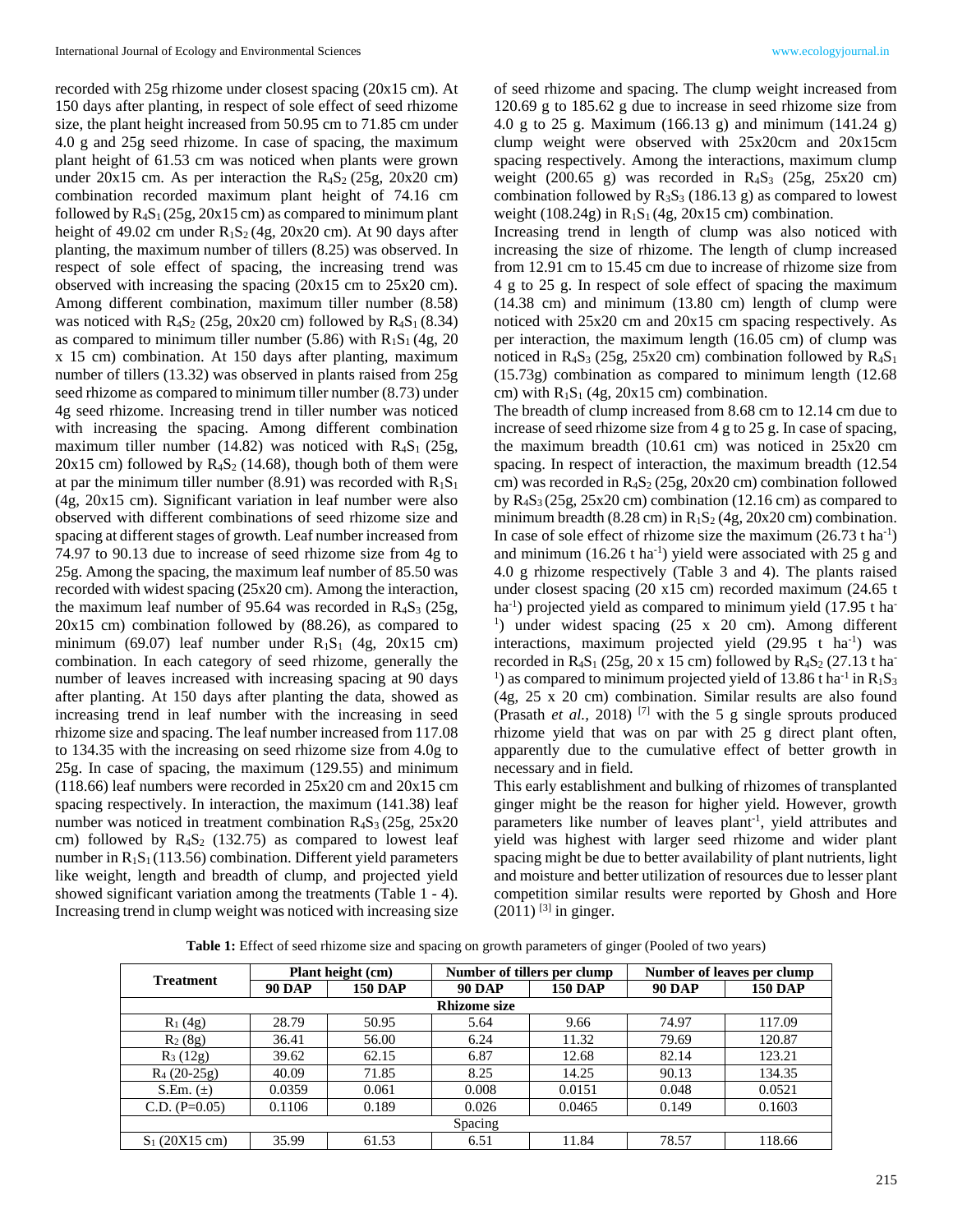| $S_2(20X20 \text{ cm})$ | 37.42 | 60.65 | 6.80  | 1.88              | 81.12 | 123.44 |
|-------------------------|-------|-------|-------|-------------------|-------|--------|
| $S_3(25X20 \text{ cm})$ | 35.27 | 58.53 | 6.95  | 12.22<br>L 4. L L | 85.50 | 129.55 |
| $S.Em. (\pm)$           | 0.145 | 0.241 | 0.027 | 0.0486            | 0.330 | 0.499  |
| $C.D. (P=0.05)$         | 0.418 | 0.696 | NS    | 0.140             | 0.952 | . 433  |

**Table 2:** Interaction of seed rhizome size and spacing on growth parameters of ginger (pooled of two years)

| <b>Treatment</b>  | Plant height (cm) |                | Number of tillers per clump |                | Number of leaves per clump |                |
|-------------------|-------------------|----------------|-----------------------------|----------------|----------------------------|----------------|
|                   | <b>90 DAP</b>     | <b>150 DAP</b> | <b>90 DAP</b>               | <b>150 DAP</b> | <b>90 DAP</b>              | <b>150 DAP</b> |
| $R_1S_1$          | 28.48             | 52.24          | 5.06                        | 8.91           | 69.07                      | 113.56         |
| $R_1S_2$          | 30.76             | 49.02          | 5.62                        | 9.26           | 74.38                      | 120.18         |
| $R_1S_3$          | 27.12             | 51.58          | 6.24                        | 10.82          | 81.46                      | 117.52         |
| $R_2S_1$          | 34.68             | 58.38          | 5.82                        | 11.46          | 74.84                      | 114.32         |
| $R_2S_2$          | 38.92             | 55.26          | 6.34                        | 10.92          | 85.38                      | 121.45         |
| $R_2S_3$          | 35.64             | 54.37          | 6.57                        | 11.58          | 78.84                      | 126.84         |
| $R_3S_1$          | 38.45             | 62.93          | 6.82                        | 12.17          | 82.12                      | 117.82         |
| $R_3S_2$          | 39.25             | 64.16          | 6.64                        | 12.65          | 78.25                      | 119.36         |
| $R_3S_3$          | 41.16             | 59.36          | 7.16                        | 13.22          | 86.05                      | 132.45         |
| $R_4S_1$          | 42.36             | 72.58          | 8.34                        | 14.82          | 88.26                      | 128.92         |
| $R_4S_2$          | 40.74             | 74.16          | 8.58                        | 14.68          | 86.48                      | 132.75         |
| $R_4S_3$          | 37.16             | 68.82          | 7.82                        | 13.24          | 95.64                      | 141.38         |
| RXS S.Em. $(\pm)$ | 0.290             | 0.483          | 0.054                       | 0.097          | 0.661                      | 0.998          |
| $C.D.(P=0.05)$    | 0.836             | 1.393          | NS.                         | 0.280          | 1.904                      | 2.875          |

| <b>Table 3:</b> Effect of seed rhizome size and spacing on clump characters |
|-----------------------------------------------------------------------------|
| and project yield of ginger (pooled of two years)                           |

| <b>Treatment</b>        | Weight of   | Length of    | <b>Breadth of</b> | Projected                              |  |  |  |
|-------------------------|-------------|--------------|-------------------|----------------------------------------|--|--|--|
|                         | clump $(g)$ | $clump$ (cm) |                   | clump (cm) yield $(t \text{ ha}^{-1})$ |  |  |  |
| <b>Rhizome size</b>     |             |              |                   |                                        |  |  |  |
| $R_1(4g)$               | 120.69      | 12.91        | 8.68              | 16.26                                  |  |  |  |
| $R_2(8g)$               | 134.15      | 13.29        | 9.65              | 18.14                                  |  |  |  |
| $R_3(12g)$              | 169.98      | 14.37        | 11.04             | 21.75                                  |  |  |  |
| $R_4(20-25g)$           | 185.62      | 15.45        | 12.14             | 26.73                                  |  |  |  |
| S.Em. $(\pm)$           | 0.269       | 0.007        | 0.010             | 0.038                                  |  |  |  |
| C.D. $P=0.05$           | 0.830       | 0.023        | 0.031             | 0.118                                  |  |  |  |
| <b>Spacing</b>          |             |              |                   |                                        |  |  |  |
| $S_1$ (20X15 cm)        | 141.24      | 13.80        | 10.11             | 24.65                                  |  |  |  |
| $S_2(20X20 \text{ cm})$ | 150.46      | 14.32        | 10.42             | 20.50                                  |  |  |  |
| $S_3(25X20 \text{ cm})$ | 166.13      | 14.38        | 10.61             | 17.95                                  |  |  |  |
| S.Em. $(\pm)$           | 0.671       | 0.056        | 0.041             | 0.090                                  |  |  |  |
| $C.D. (P=0.05)$         | 1.933       | 0.162        | 0.120             | 0.259                                  |  |  |  |

**Table 4:** Interaction of seed rhizome size and spacing on clump characters and yield of ginger (pooled of two years)

| <b>Treatment</b>  | Weight of | Length of Breadth of |       | Projected                                        |
|-------------------|-----------|----------------------|-------|--------------------------------------------------|
|                   | clump(g)  |                      |       | clump (cm) clump(cm) yield $(t \text{ ha}^{-1})$ |
| $R_1S_1$          | 108.24    | 12.68                | 8.62  | 18.94                                            |
| $R_1S_2$          | 121.78    | 13.14                | 8.28  | 15.97                                            |
| $R_1S_3$          | 132.05    | 12.92                | 9.15  | 13.86                                            |
| $R_2S_1$          | 124.62    | 13.25                | 9.26  | 21.80                                            |
| $R_2S_2$          | 132.15    | 13.06                | 9.52  | 17.34                                            |
| $R_2S_3$          | 145.68    | 13.56                | 10.17 | 15.29                                            |
| $R_3S_1$          | 159.46    | 13.92                | 10.82 | 24.15                                            |
| $R_3S_2$          | 164.35    | 14.43                | 11.35 | 21.57                                            |
| $R_3S_3$          | 186.13    | 14.75                | 10.96 | 19.54                                            |
| $R_4S_1$          | 172.65    | 15.73                | 11.72 | 29.95                                            |
| $R_4S_2$          | 183.56    | 14.58                | 12.54 | 27.13                                            |
| $R_4S_3$          | 200.65    | 16.05                | 12.16 | 23.10                                            |
| RXS S.Em. $(\pm)$ | 1.342     | 0.112                | 0.083 | 0.180                                            |
| $C.D.(P=0.05)$    | 3.862     | 0.325                | 0.241 | 0.518                                            |

#### **Conclusion**

The experiment was concluded that with different seed sizes and spacings have better growth, yield and quality potential. Yield per plant increases with narrow spacing, its mainly reflected in yield per hectare owing to the effect of density. However, using of smaller seed sizes with high multiplication ratio is preferable where planting material is scarce or limited planting material is to be multiplied.

#### **Acknowledgement**

The author would like to thank Dr. Jitesh Kumar Hore, Professor, Department of Plantation, Spices and Medicinal and Aromatic Crops, Faculty of Horticulture, Bidhan Chandra Krishi Viswavidyalaya for their kind help and guidance.

#### **References**

- 1. AICRPS. Annual Report, All India Co-ordinate Research Project on Spices,1992.
- 2. Dey R. Intercropping ginger with spacing and fertilizer response in young arecanut planation. M.Sc. Thesis. Faculty of Horticulture. BCKV,2011.
- 3. Gosh DK, Hore JK. Economics of a coconut based inter cropping system as influenced by spacing and seed rhizome size of ginger. Indian Journal of Horticulture,2011:68(4):449-452.
- 4. IISR. Research highlights, 2013-14, Indian Institute of Spice Research, Kozhikode, Kerala,2014,15.
- 5. Monnaf MA, Rahim MA, Hossain MMA, Alam MS. Effect of planting method and rhizome size on the growth and yield of ginger. Journal of Agroforestry Environment Science*,*2010:4(2):73-76.
- 6. Padmadevi K, Jeevajothi L, Ponnuswami V, Durgavathi V, Rijwanaparveen I. Effect of different grades of rhizomes on growth and yield of turmeric (*Curcuma longa* L.). Advance research journal of crop improvement,2012:3(2): 99-101.
- 7. Prasath D, Kandiannan K, Srinivasan V, Anandaraj M. Comparison of conventional and transplant production systems on yield and quality of ginger (*Zingiber officinale*  R*.*). Indian Journal of Agricultural Sciences,2018:88(4):615- 620.
- 8. Yadav AR, Nawale RN, Korake GN, Khandekar RG. Effect of dates of planting and spacing on growth and yield